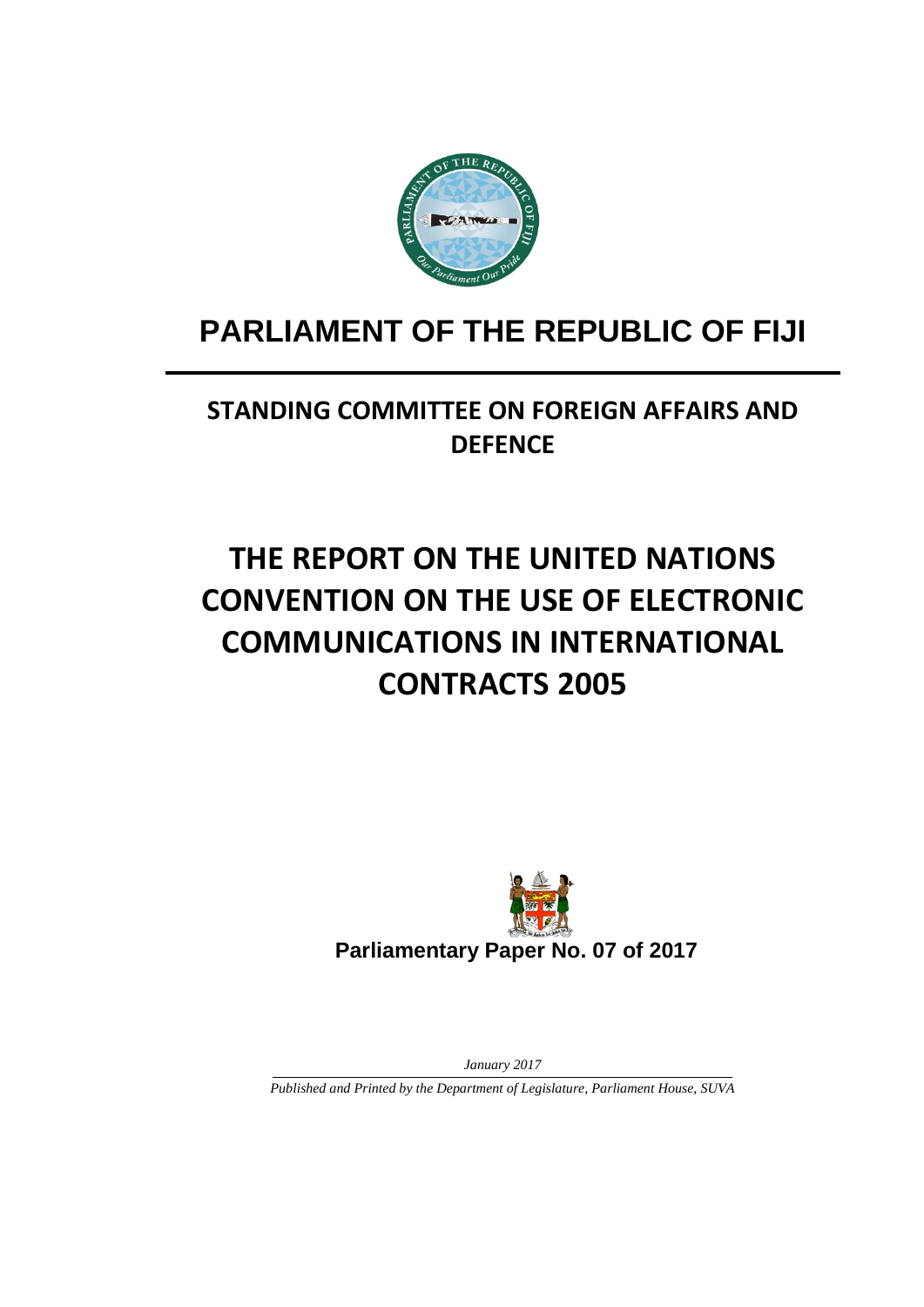#### **TABLE OF CONTENTS CHAIR'S FOREWORD…………………………………………………………** 1

|                                     |                                                      |                                                        | $\mathbf{I}$   |  |
|-------------------------------------|------------------------------------------------------|--------------------------------------------------------|----------------|--|
|                                     |                                                      |                                                        | $\overline{2}$ |  |
|                                     |                                                      |                                                        | 3              |  |
|                                     |                                                      |                                                        |                |  |
| 1.0                                 |                                                      | <b>INTRODUCTION</b>                                    |                |  |
|                                     | 1.1                                                  |                                                        | $\overline{4}$ |  |
|                                     |                                                      |                                                        | $\overline{4}$ |  |
|                                     |                                                      |                                                        | 5              |  |
|                                     |                                                      | 2.0 UNITED NATIONS CONVENTION ON THE USE OF ELECTRONIC |                |  |
|                                     |                                                      | <b>COMMUNICATIONS IN INTERNATIONAL CONTRACTS 2005</b>  |                |  |
|                                     |                                                      |                                                        | 6              |  |
|                                     | 2.2                                                  |                                                        | 6              |  |
|                                     | 2.3                                                  |                                                        | 6              |  |
|                                     |                                                      |                                                        | $\overline{7}$ |  |
|                                     |                                                      |                                                        | $\tau$         |  |
|                                     |                                                      |                                                        | $7 - 8$        |  |
| 3.0                                 | <b>COMMITTEE'S OBSERVATIONS AND AREAS OF CONCERN</b> |                                                        |                |  |
|                                     | 3.1                                                  |                                                        | 9              |  |
|                                     | 3.2                                                  |                                                        | 9              |  |
|                                     |                                                      |                                                        | 9              |  |
| 4.0                                 | <b>OPPORTUNITIES</b>                                 |                                                        |                |  |
|                                     |                                                      |                                                        | 10             |  |
|                                     |                                                      |                                                        | 10             |  |
|                                     |                                                      |                                                        | 11             |  |
|                                     | <b>APPENDICES</b>                                    |                                                        |                |  |
| IBI QOMURMUQNI A DIUQI E GUB OLI DV |                                                      |                                                        |                |  |

- **2. POWERPOINT PRESENTATION**
- **3. WRITTEN SUBMISSION &SITE-VISIT PHOTOS**
- **4. VERBATIM REPORT**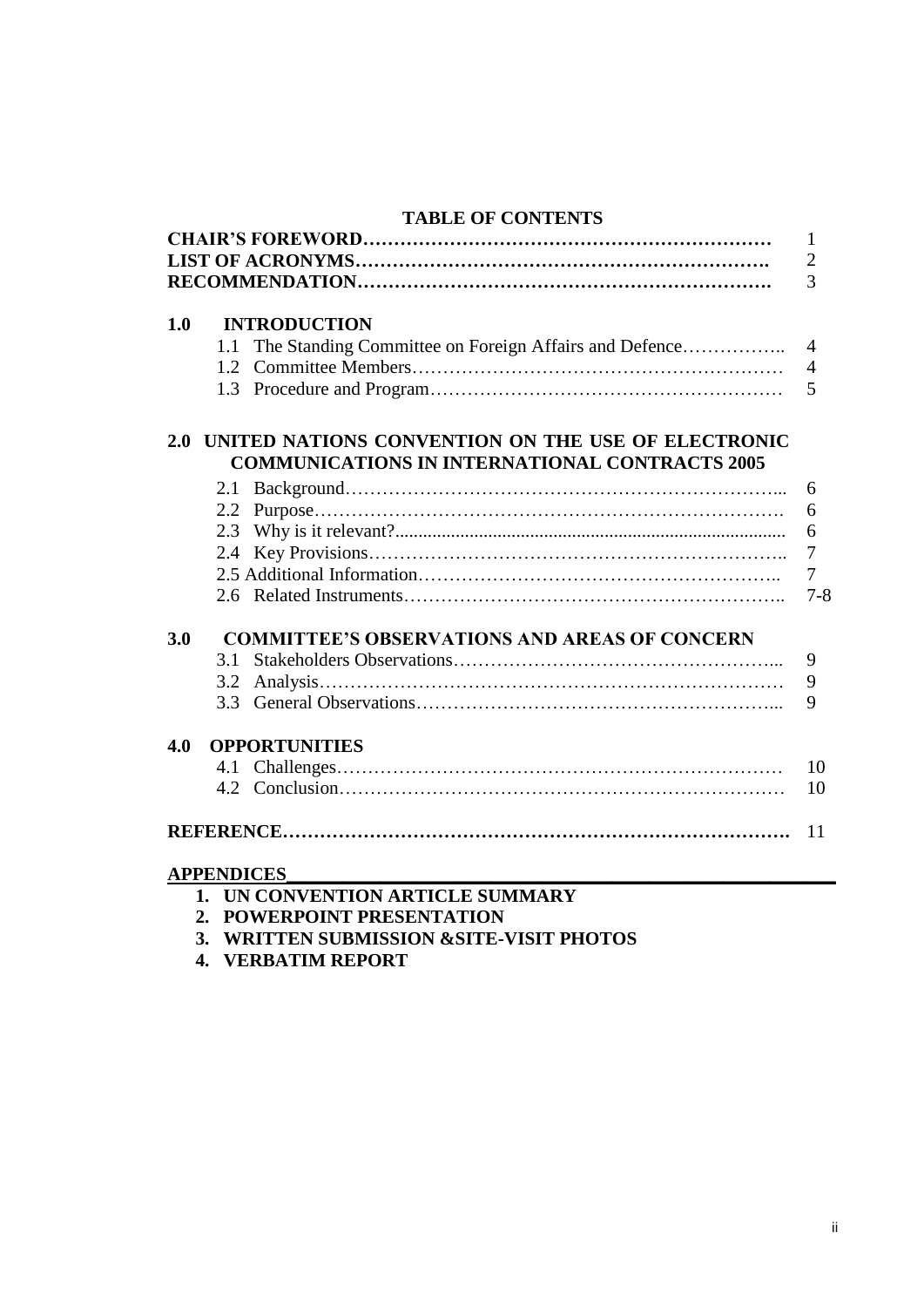## **CHAIR'S FOREWORD**

I am pleased to present this Report of the Fiji Parliament Standing Committee on Foreign Affairs and Defence (SCFAD), which was assigned to review and examine the United Nations Convention on the Use of Electronic Communications in International Contracts 2005.

This report provides a summary and examination of written and oral submissions received at the Committee meetings commencing from 12<sup>th</sup> October 2016.The report is divided into four parts:

- **Part** 1 covers the role and responsibilities of the Standing Committee and the inquiry process in undertaking a review of the Convention.
- **Part 2** provides a brief overview of the Convention.

**Part 3** details the Standing Committee's observations and Convention.

**Part 4** provides a summary of key provisions of the Convention.

The full verbatim reports will be available on Parliamentary website.

The *Constitution of the Republic of Fiji* (Section 70) requires Parliament to establish committees to scrutinise Government administration, examine Bills and subordinate legislation, and undertake other functions as required under the rules and orders of Parliament. One of the functions of the Standing Committees as stipulated in Standing Orders 110(e) is to review international treaties and conventions ratified by the Government and monitor their implementation.

On behalf of Honourable Members of the SCFAD, I would like to express my sincere appreciation to all Organisations, Government Ministries and individuals who made submissions and/or attended public hearings.

I also wish to extend my acknowledgement to the Honourable Members of the SCFAD and the Secretariat Staff for the commitment and worthy contributions for the completion of this bi-partisan report. The Members include: Hon. Mataiasi Niumataiwalu; Hon. Mosese Bulitavu; Hon. Ratu Suliano Matanitobua and the Alternate Members Hon. Jilila Kumar, Hon. Jiosefa Dulakiverata, Hon.Viliame R. Gavoka, Hon. Salote Radrodro , Hon. Ro Kiniviliame Kiliraki and Hon. Howard R. Politini.

I commend this committee report to Parliament for its consideration.

**Hon. Netani B. Rika Chairman**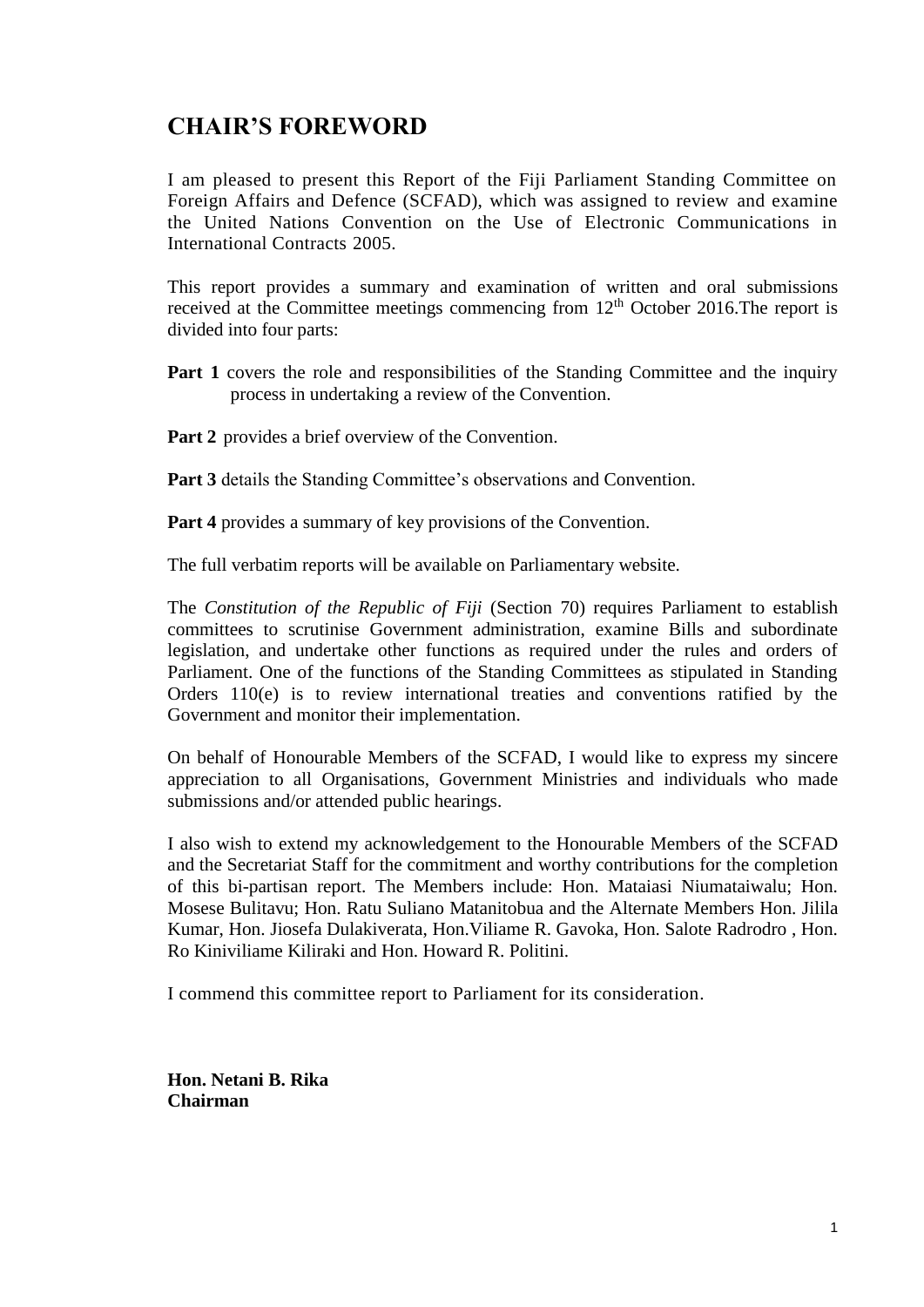## **LIST OF ACRONYMS**

| <b>BAF</b>      | Bio-security Authority of Fiji                                                                                               |
|-----------------|------------------------------------------------------------------------------------------------------------------------------|
| <b>CISG</b>     | United Nations Convention on Contracts<br>for the International Sale of Goods                                                |
| <b>FCRA</b>     | Fiji Customs Revenue Authority                                                                                               |
| <b>FINTEL</b>   | International Telecommunications<br>Fiji<br>Limited                                                                          |
| <b>FTPF</b>     | Fijian Trade Policy Framework                                                                                                |
| <b>ICT</b>      | <b>Information Communications Technology</b>                                                                                 |
| <b>LDCs</b>     | <b>Least Developed Countries</b>                                                                                             |
| <b>SCFAD</b>    | Standing Committee on Foreign Affairs<br>and Defence                                                                         |
| <b>SO</b>       | <b>Standing Orders</b>                                                                                                       |
| <b>TAF</b>      | Telecommunication Authority of Fiji                                                                                          |
| <b>TFL</b>      | Telecom Fiji Limited                                                                                                         |
| <b>UNCITRAL</b> | Commission<br>United Nations<br>on<br><b>International Trade Law</b>                                                         |
| <b>UNCUECIC</b> | United Nations Convention on the Use of<br><b>Communications</b><br>Electronic<br>in.<br><b>International Contracts 2005</b> |
| <b>UNMLEC</b>   | <b>Enforcement of Foreign Arbitrary Awards</b><br>United Nations Model Laws on Electronic<br>Commerce                        |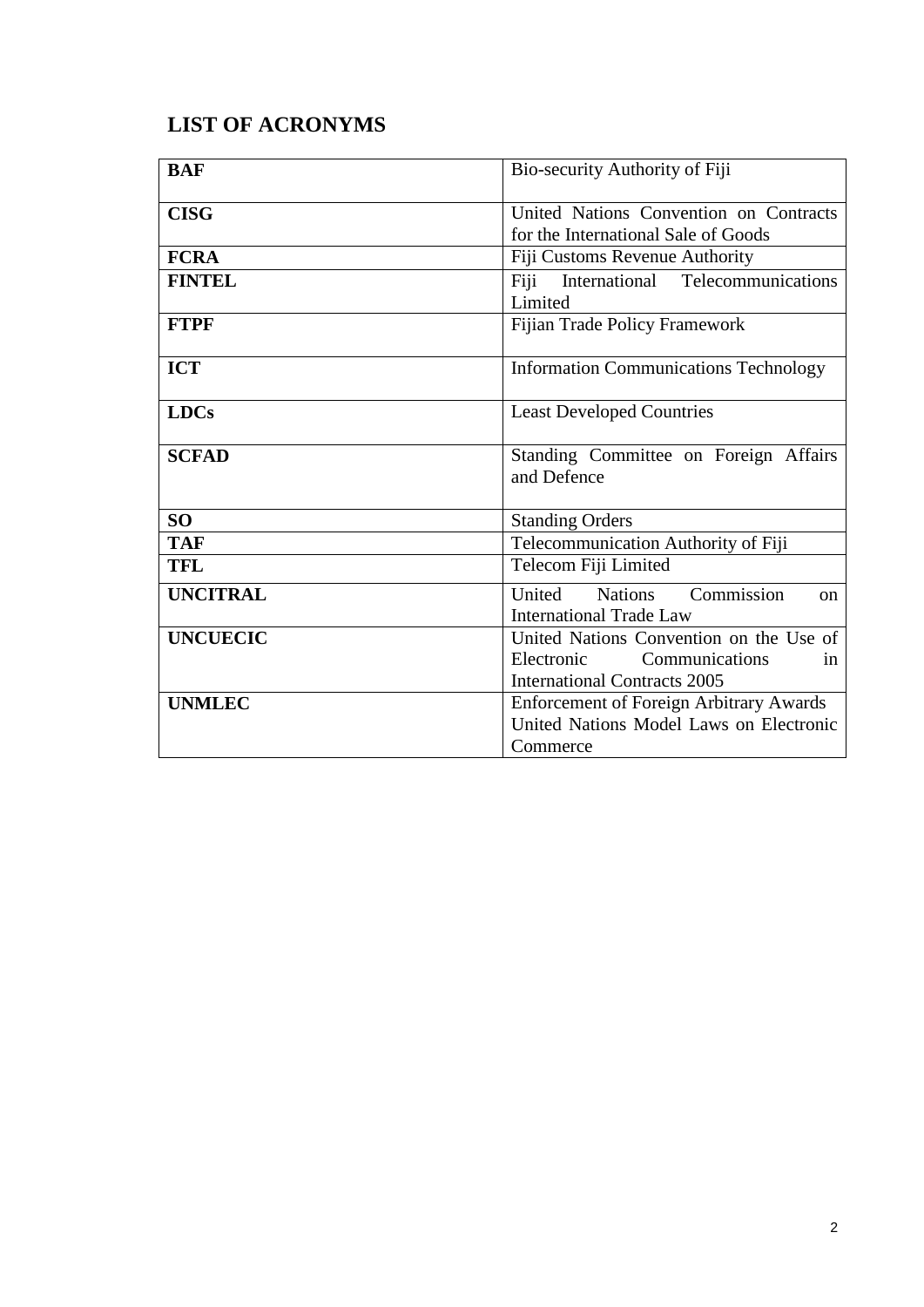## **RECOMMENDATION:**

The Committee recommends that:

**The United Nations Convention on the Use of Electronic Communications in International Contracts 2005 to be ratified.**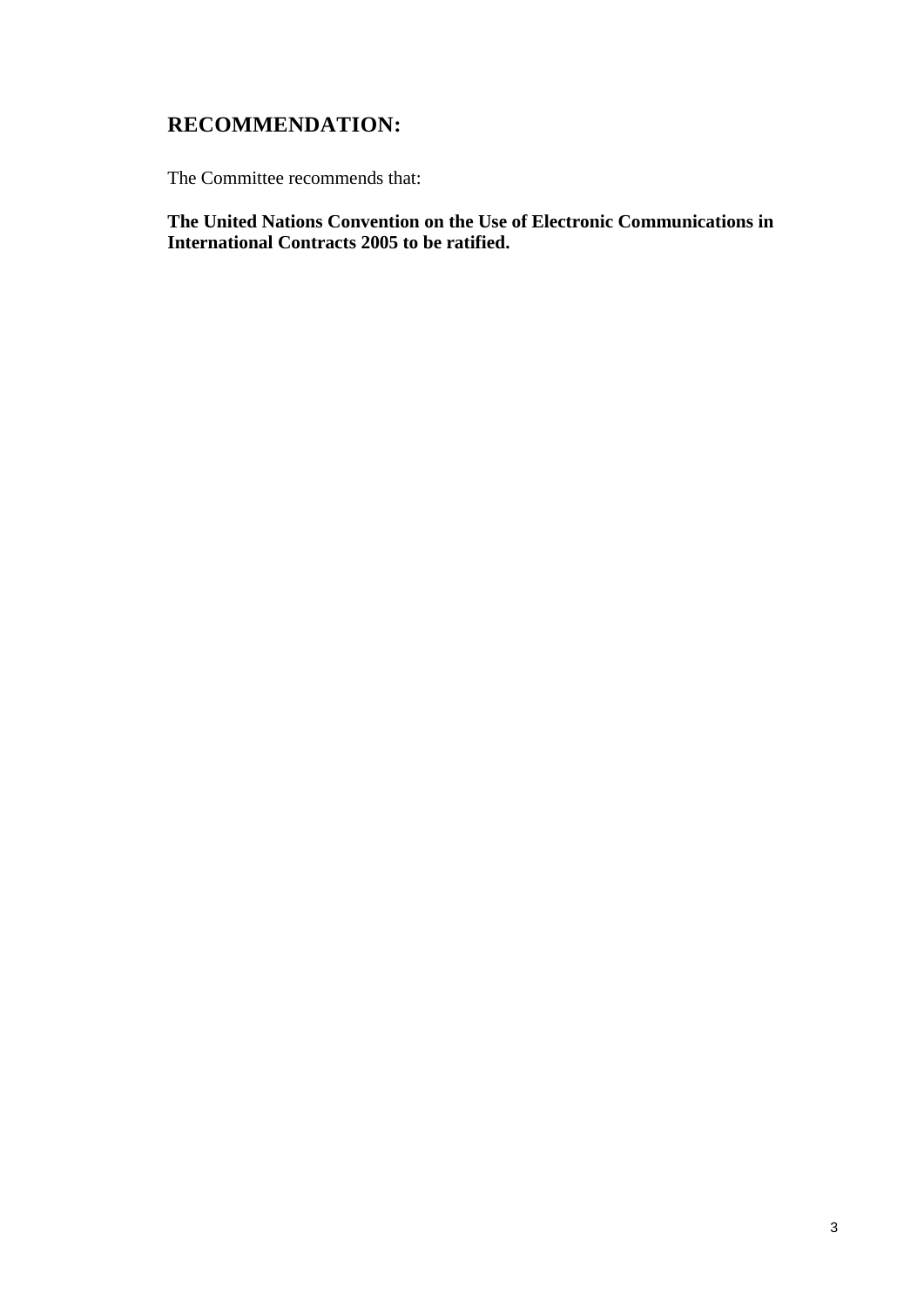#### **1.0 INTRODUCTION**

The Parliament Standing Committee on Foreign Affairs and Defence (SCFAD) undertook a review of the proposal by the Government of the Republic of Fiji to ratify the United Nations Convention on the Use of Electronic Communications in International Contracts 2005.

#### **1.1 The Standing Committee on Foreign Affairs and Defence**

The standing Committee established under Standing Orders 109(2)(e) of the Parliament of the Republic of Fiji. It is mandated to look into matters related to Fiji's relations with other countries, development aid, foreign direct investment, oversight of the military and relations with multi-lateral organizations.

Under SO  $110(1)(e)$  the Committee is also tasked with reviewing international treaties and conventions ratified by the Government and monitor their implementation.

The Committee comprises five Honourable Members drawn from both sides of the House in a bi-partisan manner.

#### **1.2 Committee Members**

The members of the Standing Committee on Foreign Affairs and Defence are:

- Hon. Netani Rika (Chairman)
- Hon. Mataiasi Niumataiwalu
- Hon. Alexander O'Connor
- Hon. Mosese Bulitavu
- Hon. Ratu Suliano Matanitobua

During the Standing Committee's meetings, the following Alternate Members arose pursuant to Standing Order 115(5):

- Hon. Jilila Kumar
- Hon. Jiosefa Dulakiverata
- Hon.Viliame Rogoibulu Gavoka
- Hon.Salote Radrodro
- Hon. Ro Kiniviliame Kiliraki
- Hon. Howard R. Politini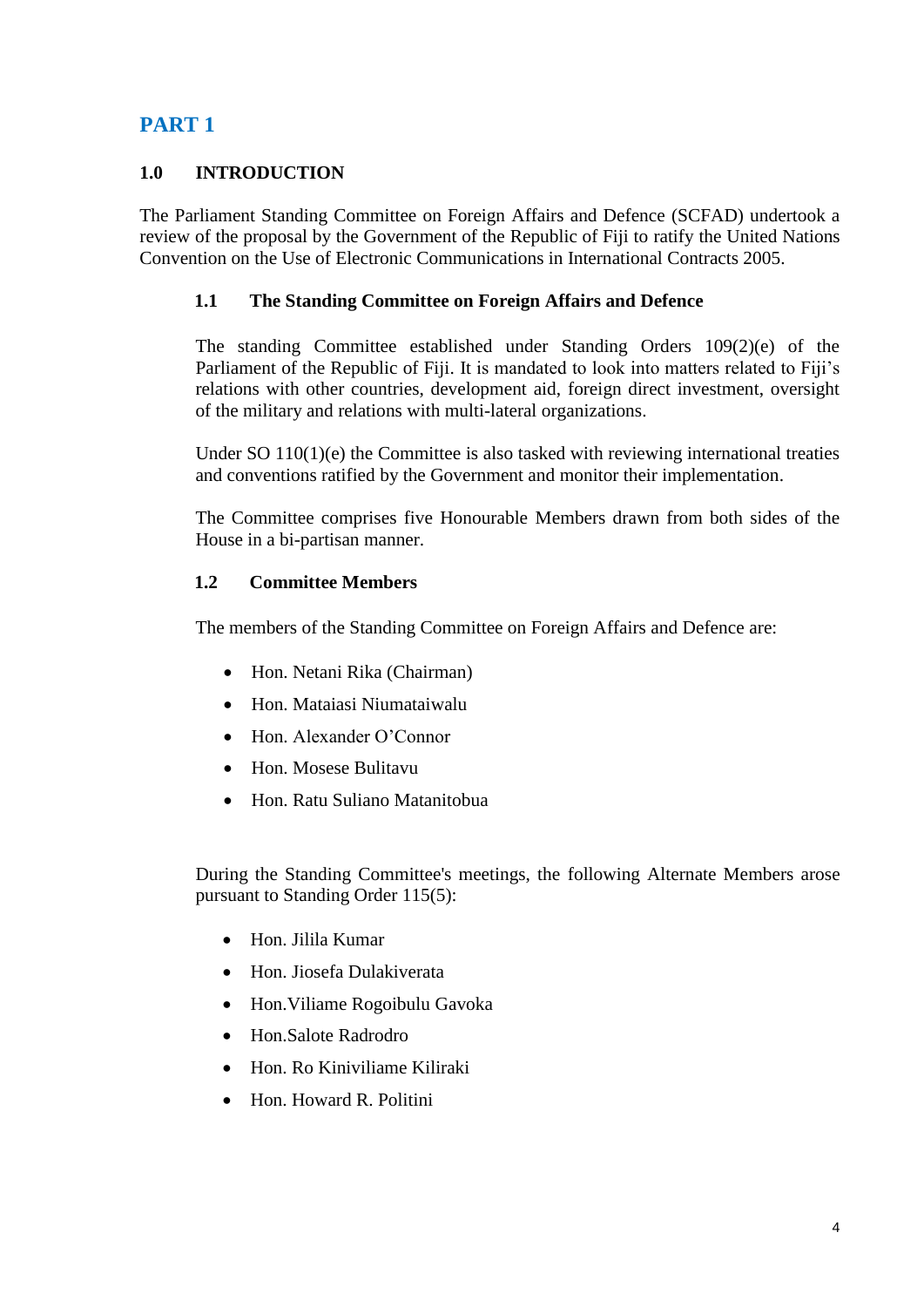#### **1.3 Procedure and Program**

The Committee placed advertisements in the Fiji Sun and Fiji Times from the 2<sup>nd</sup> to 13<sup>th</sup> of November 2016. The advertisement was also placed on the Parliament website: [\(www.parliament.gov.fj\)](http://www.parliament.gov.fj/).

The Committee met in the Parliament Complex between  $12<sup>th</sup>$  October and  $25<sup>th</sup>$ November 2016 to hear oral submissions on the Convention.

The Committee received oral submissions on the Convention from the stakeholders in Parliament between the  $12<sup>th</sup>$  October and  $25<sup>th</sup>$  November 2016 and from the Western Division hearings commenced on 14<sup>th</sup> to 15<sup>th</sup> November 2016.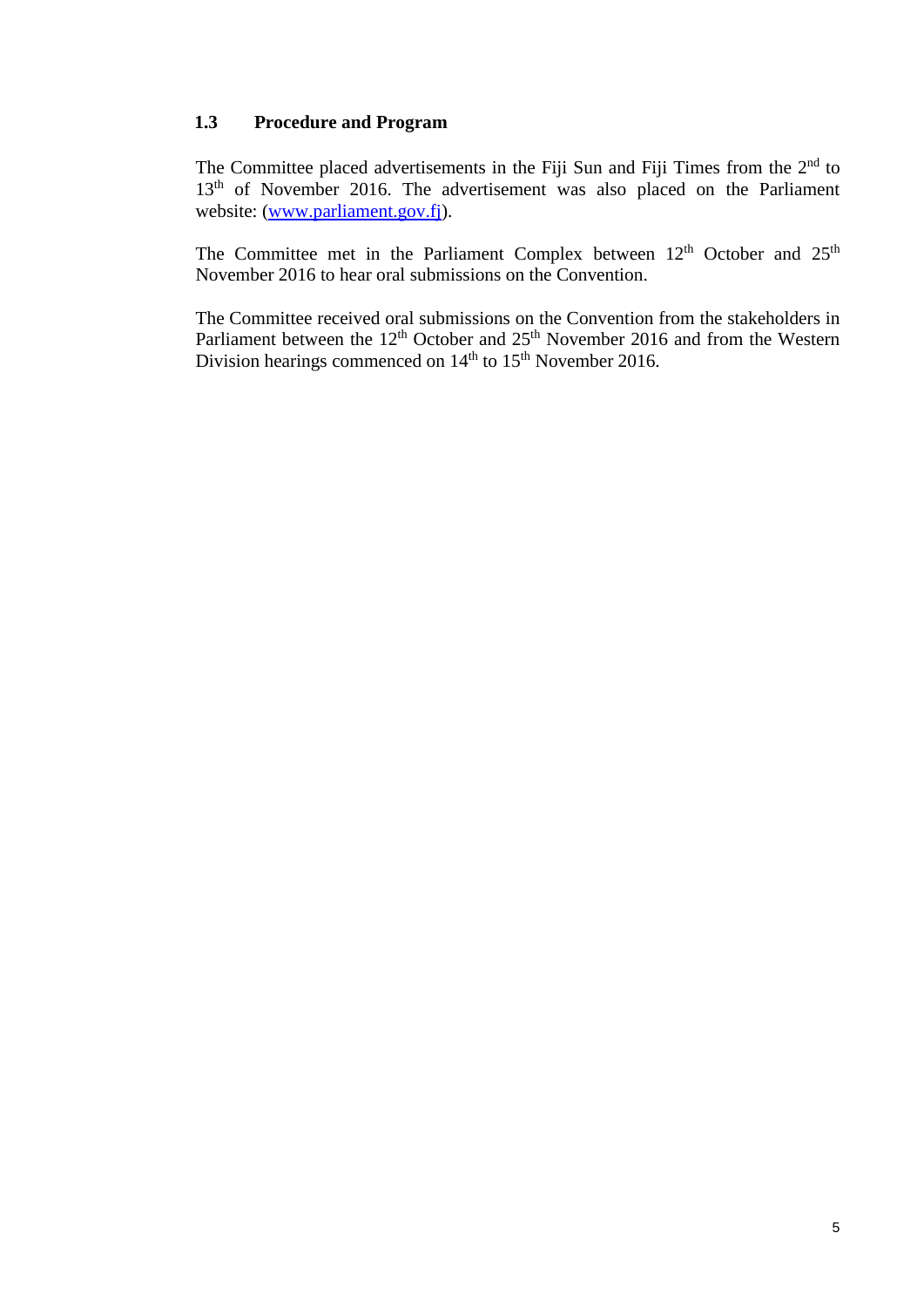## **2.0 UN CONVENTION ON ELECTRONIC COMMUNICATION IN INTERNATIONAL CONTRACTS.**

#### **2.1 Background**

On 26<sup>th</sup> September 2016, the Treaty on the United Nations Convention on the Use of Electronic Communications in International Contracts 2005 was referred to SCFAD for its deliberation.

Under section 51 of the Constitution, "an international treaty or convention binds the State only after it has been approved by Parliament."

#### **2.2 Purpose**

The Electronic Communications Convention aims at facilitating the use of electronic communications in international trade by assuring that contracts concluded and other communications exchanged electronically are as valid and enforceable as their traditional paper-based equivalents.<sup>1</sup>

#### **2.3 Why is it relevant?**

Certain formal requirements contained in widely adopted international trade treaties, such as the Convention on the Recognition and Enforcement of Foreign Arbitral Awards ("New York Convention") and the United Nations Convention on Contracts for the International Sale of Goods (CISG) may pose obstacles to the wide use of electronic communications. The Electronics Communications Convention is an enabling treaty whose effect is to remove those formal obstacles by establishing equivalence between electronic and written form.<sup>2</sup>

Moreover, the Electronic Communications Convention serves additional purposes further facilitating the use of electronic communications in international trade. Thus, the Convention is intended to strengthen the harmonization of the rules regarding electronic commerce and foster uniformity in the domestic enactment of UNCITRAL model was relating to electronic commerce, as well as to update and complement certain provisions of those model laws in light of recent practice. Finally, the Convention may provide those countries that are yet to be adopted to the provisions on electronic commerce with modern, uniform and carefully drafted legislation.<sup>3</sup>

-

<sup>1</sup> United Nations Convention on the Use of Electronics Communications in International Contracts (New York, 2005).Explanatory Notes.

<sup>2</sup> ibid

<sup>3</sup> ibid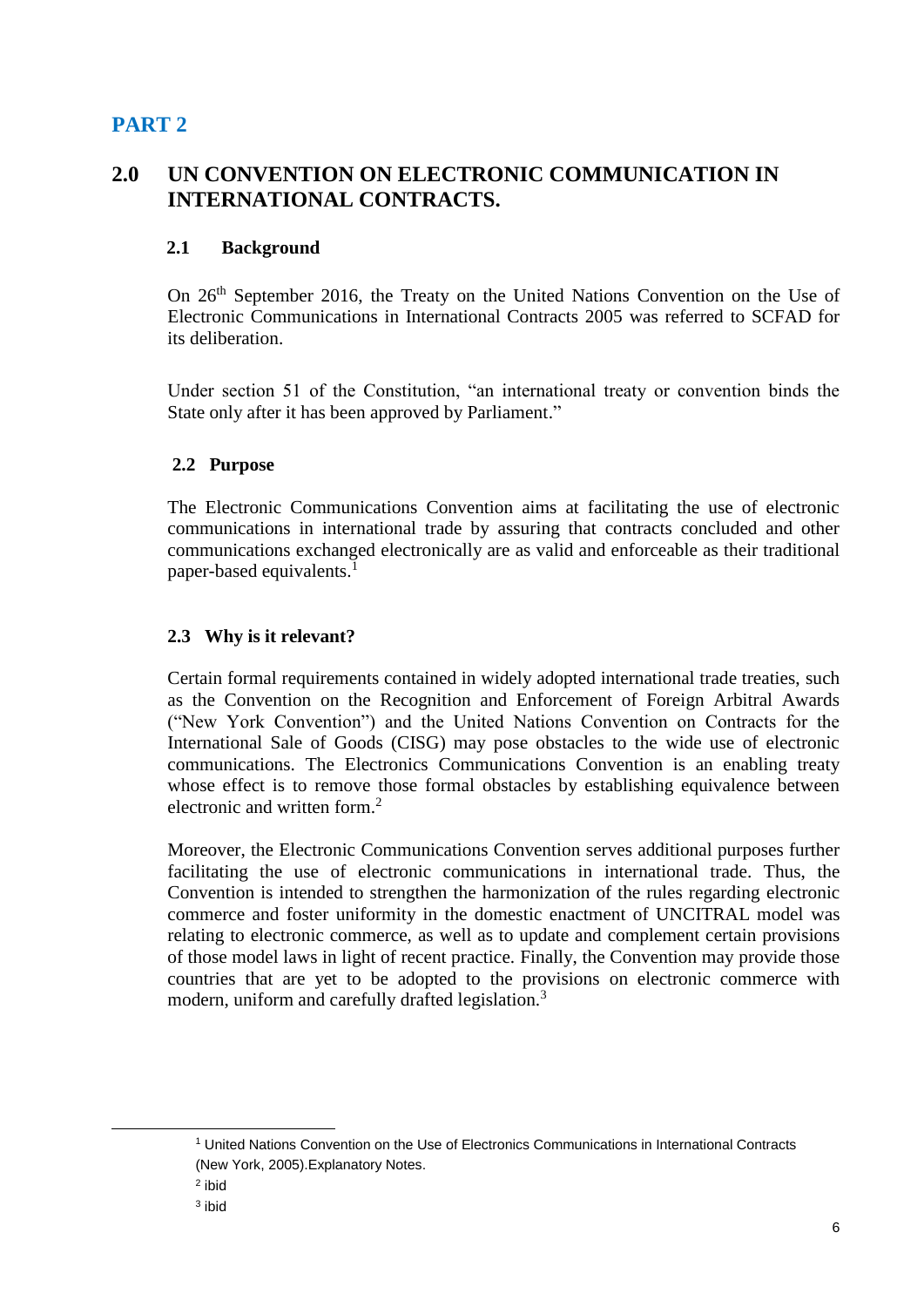#### **2.4 Key Provisions**

The Electronic Communications Convention builds upon earlier instruments drafted by the Commission and in particular the UNICITRAL Model Law on Electronic Commerce and the UNCITRAL Model Law on Electronics Signatures. These instruments are widely considered standard legislative texts setting forth the three fundamental principles of electronic commerce legislation, which the Convention incorporates, namely:

- Non-discrimination
- Technological neutrality
- Functional evidence<sup>4</sup>
	- **2.4.1** The Convention applies to all electronic communications exchanged between parties whose places of businesses are in different States when at least one party has its place of business in a Contracting State (Art.1).<sup>5</sup>

It may also apply by virtue of the parties choice. Contracts concluded for personal family or household purposes, such as those relating to family law and the law of succession, as well as certain financial transactions, negotiable instruments, and documents of title, are excluded from the Convention's scope of application (Art.2).<sup>6</sup>

**2.4.2** As noted above, the Convention sets out criteria for establishing the functional equivalence between electronic communications and paper documents, as well as between electronic authentication methods and handwritten signatures (Art.9).Similarly, the Convention defines the time and place of dispatch and receipt of electronic communications, tailoring the traditional rules for these legal concepts to suit the electronic context and innovating with respect to the provisions of the Model Law on Electronics Commerce (Art.10).<sup>7</sup>

#### **2.5 Additional Information**

Provisions that the Member will implement after a transitional period following the entry into force of the Agreement.<sup>8</sup>

#### **2.6 Related Instruments**

The Related Instruments to the United Nations Convention on the Use of Electronics Communications in International Contracts (2005) are as follows:

- UNCITRAL Model Law on Electronic Commerce (1996)
- UNCITRAL Model Law on Electronic Signatures (2001)
- Convention on the Recognition and Enforcement of Foreign Arbitral Awards (New York,1958 otherwise known as the "New York Convention")
- 4 ibid
- 5 ibid

-

- 6 ibid
- 7 ibid
- 8 ibid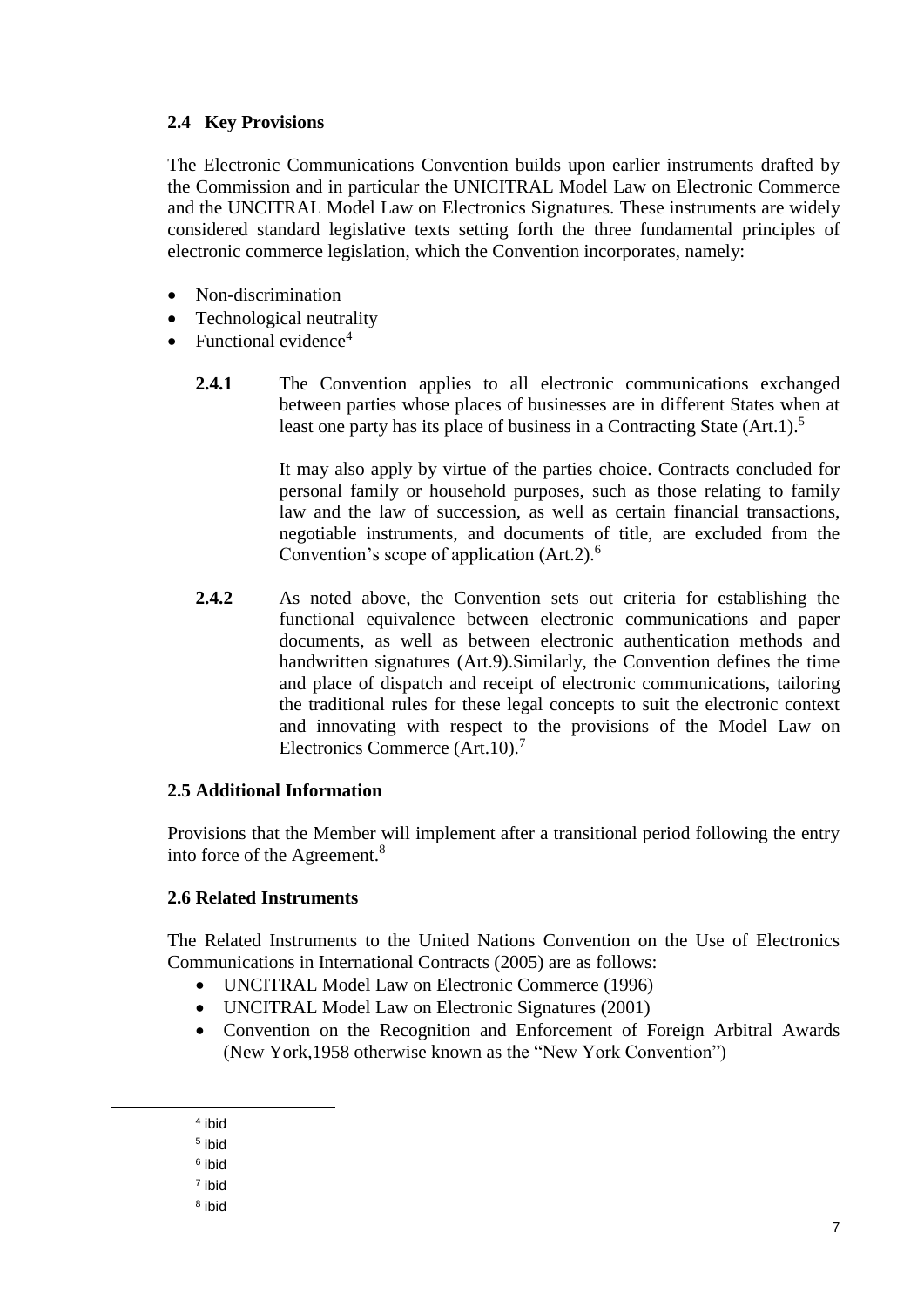United Nations Convention on Contracts for the International Sale of Goods (Vienna,1980)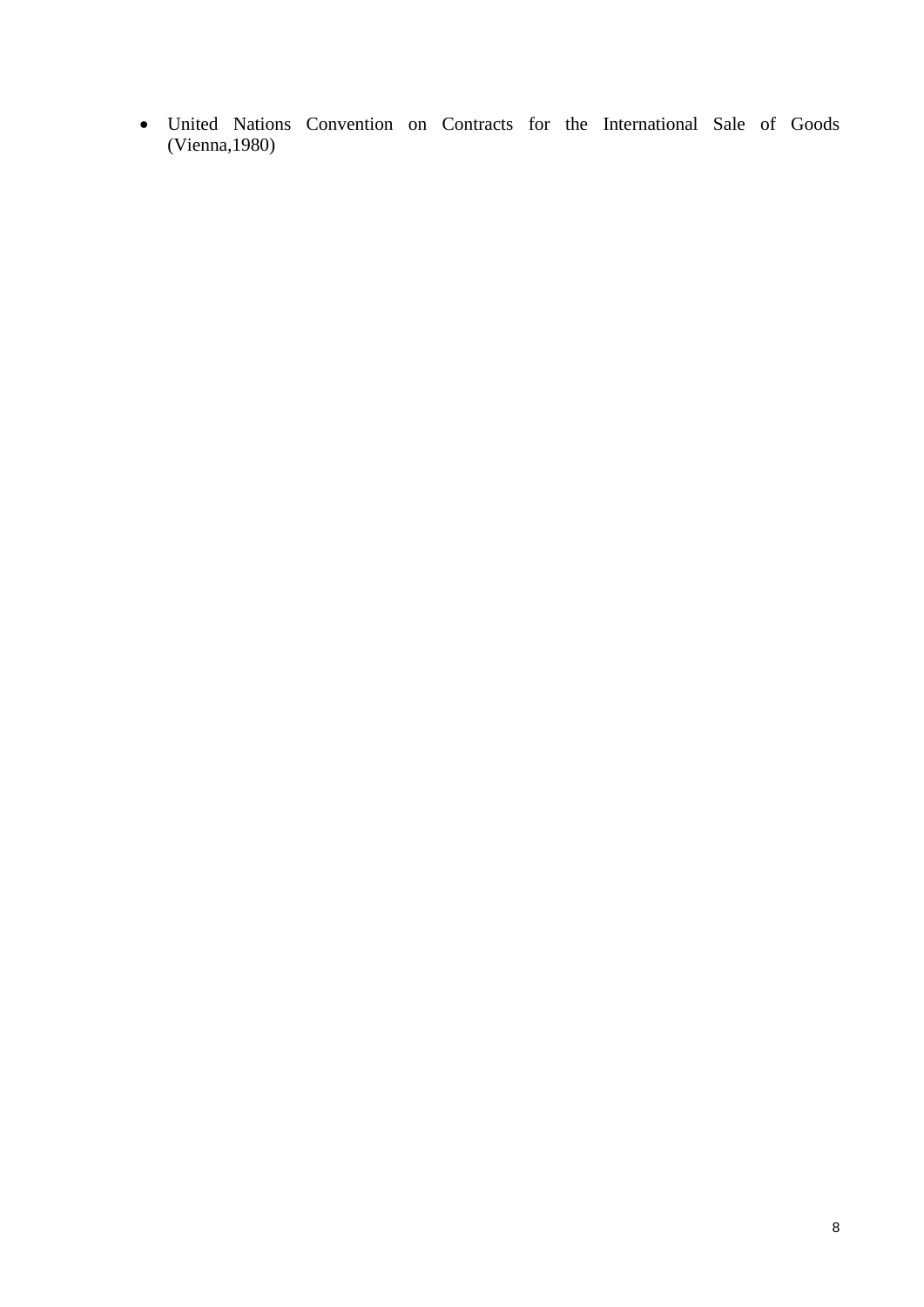## **3.0 COMMITTEE'S OBSERVATIONS AND AREAS OF CONCERN**

#### **3.1 Stakeholders Observations**

There was a general consensus on the Government ratification of the United Nations Convention on the Use of Electronic Communications in International Contracts (2005) by the submittees.

#### **3.2 Analysis**

The Parliament of Fiji Standing Orders 110(2) specifically states that a committee shall ensure that full consideration will be given to the principle of gender equality so as to ensure all matters are considered with regard to the impact and benefit on both men and women equally.

The Committee is satisfied that the matters considered in this report will impact both women and men equally and as such, ratification of the Treaty will assist in upholding the rights of all Fijians.

#### **3.3 General Observation**

- **3.3.1** The Committee noted the submissions by telecommunications and mobile companies namely: Digicel, Vodafone, FINTEL and TFL gave their collective support for the ratification of this Convention and this will enhance Fiji's strategic position as the regional ICT hub to facilitate Fiji's Economic Growth and boost Foreign Trade.
- **3.3.2** Telecommunications Authority of Fiji (TAF) also support the ratification of the Convention that will improve transparency, efficiencies, increase participation in global value chains and also reduce the scope for corruption. This will support positive steps towards modernizations of revenue collection efforts and this will contribute to the reduction of time and costs taken for clearance of goods.

Fiji is a regional ICT hub and also has the submarine cable termination point for the national, regional and international connectivity. In ratifying the treaty Fiji will be accessible to the needed resources to support the intended reforming of Fiji's trading capacity.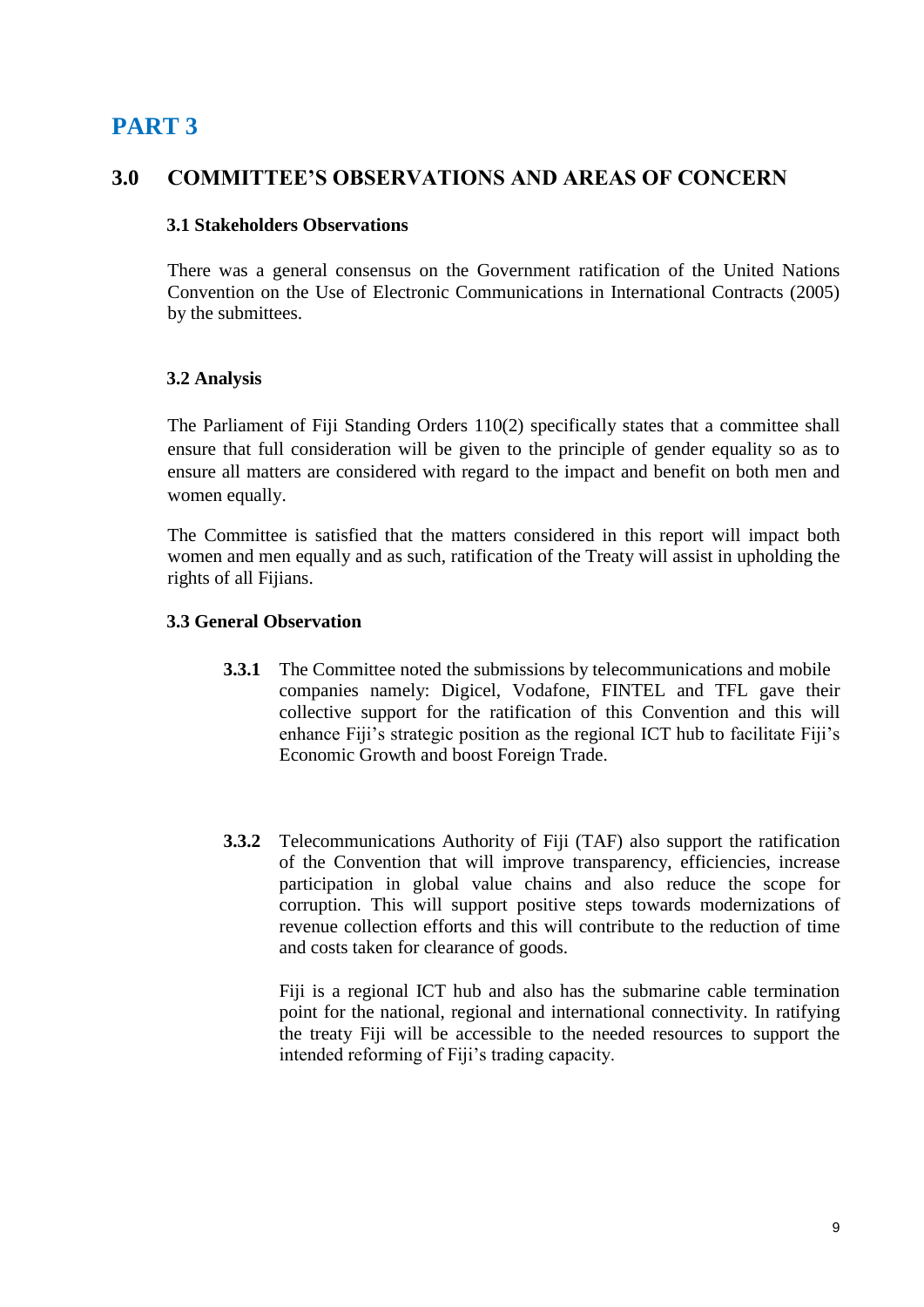## **4. 0 OPPORTUNITIES**

The ratification of the Convention will strengthen Fiji's position as a regional ICT hub.

#### **4.1 Challenges**

There is a need to update outdated laws and policies to facilitate the growth of ICT and ecommerce in Fiji.

#### **4.2 Conclusion**

The Committee has put forward observations and recommendations to be noted by the House and recommends Parliament to ratify.